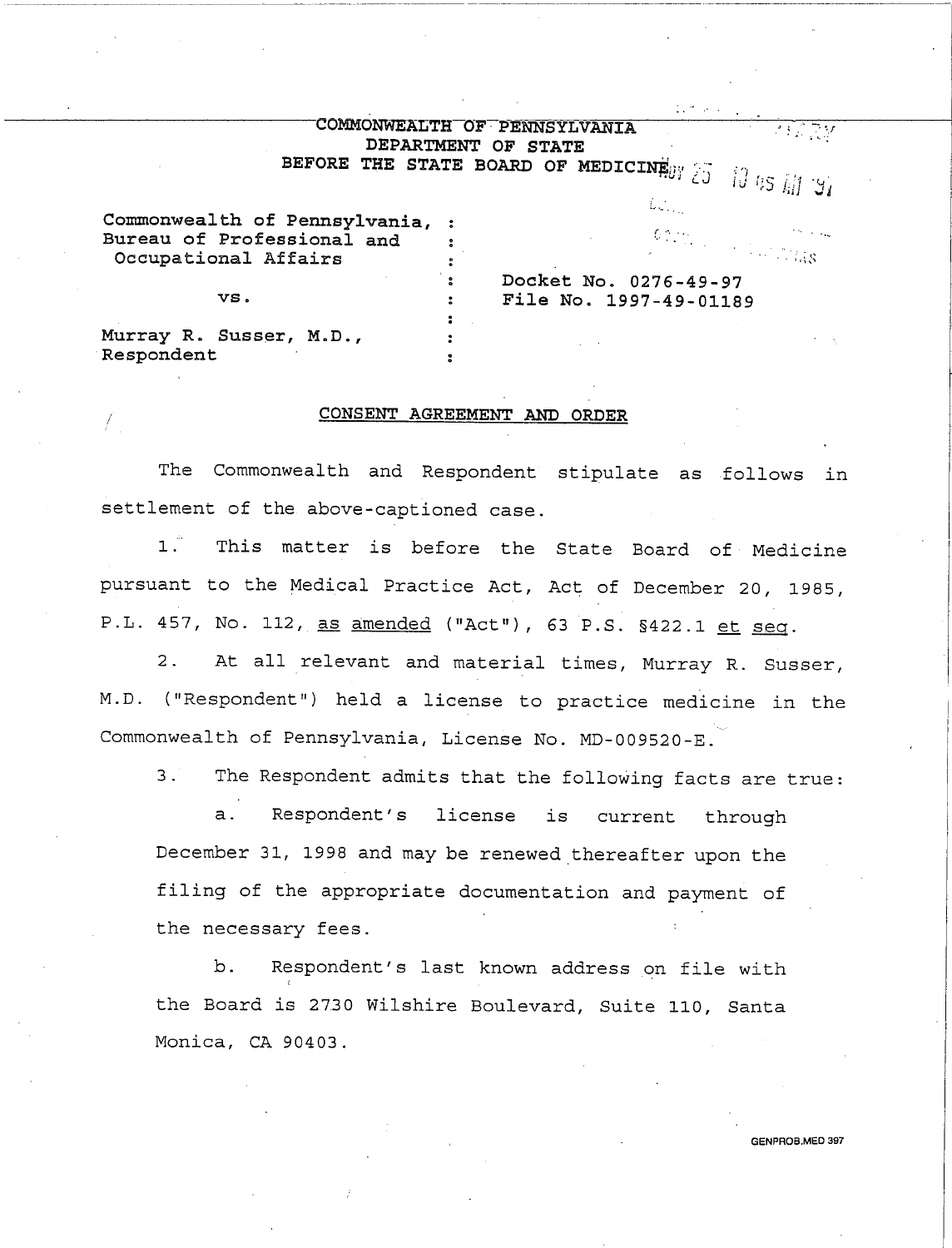c. On or about April 11, 1997, the Division of Medical Quality of the Medical Board of California revoked the Respondent's license to practice medicine and surgery. The disciplinary action followed an accusation that Respondent negligently and incompetently failed to diagnose and failed to properly treat three (3) patients. The revocation of Respondent's license was stayed and the Respondent was placed on probation for three (3) years with terms and conditions. A true and correct copy of the First Amended and Supplemental Accusation, Decision, and Stipulated Settlement and Disciplinary Order are attached as **"Exhibit 1"** and reference. are incorporated by

-----------------·-·· ----------

4. The activities of Respondent, described above, violated the Act at 63 P.S. §422.41(4) in that disciplinary action has been taken against Respondent's license by the issuing authority of another state.

5. The participants consent to the issuance of the following Order in settlement of this matter:

a. Respondent violated the Act at 63 P.S. §422.41(4) in that disciplinary action has been taken against Respondent's license by the issuing authority of another state.

b. Respondent agrees to the immediate and voluntary surrender of his license to practice medicine and surgery in the Commonwealth of. Pennsylvania.

c. That the appended Consent Agreement is adopted and incorporated herein.

2 GENPROB.MED 397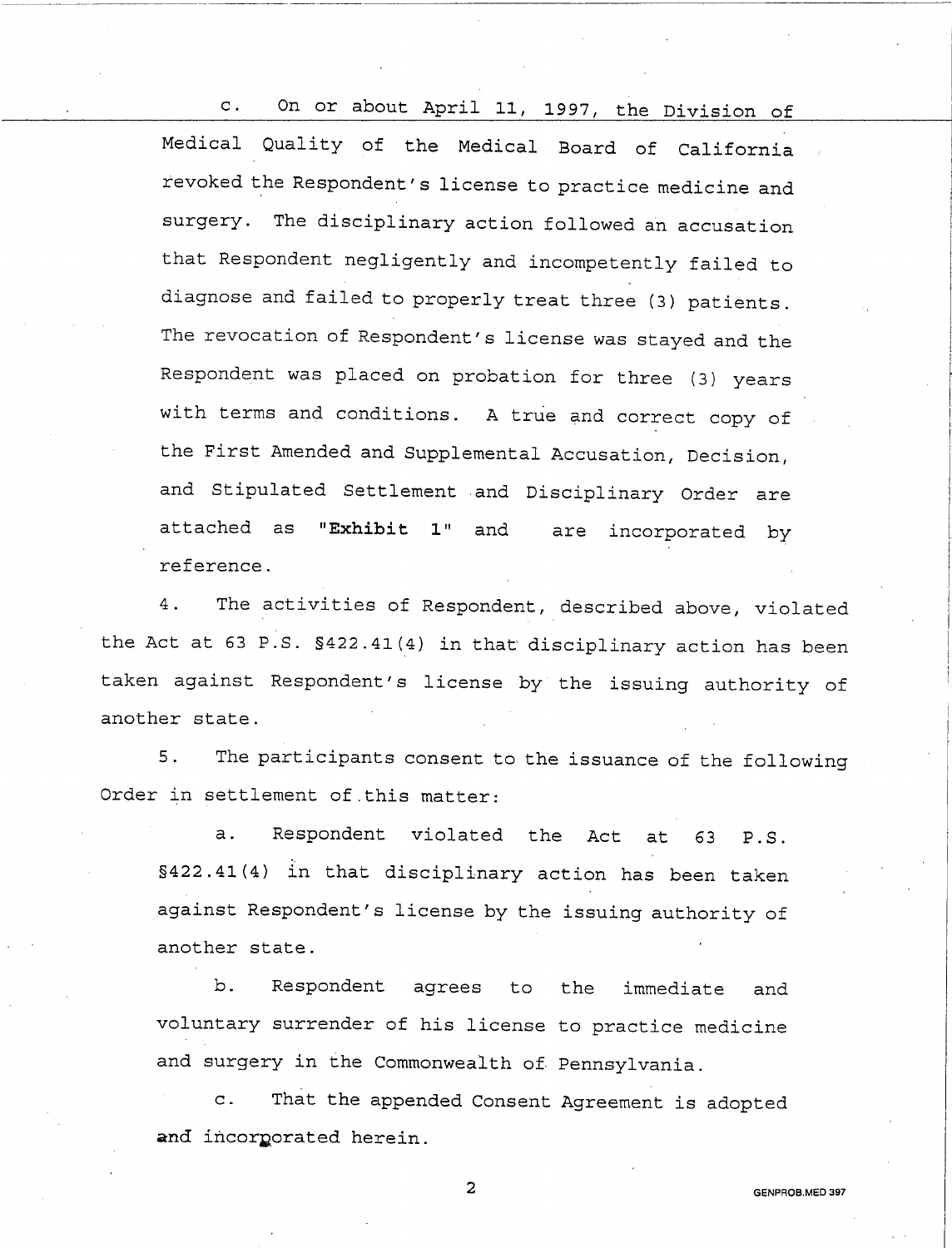d. That the Board finds that it may impose disciplinary or corrective measures in accordance with the Act, 63 P.S. §422.41(4), as Respondent has disciplinary action has. been taken against Respondent's license by the issuing authority of another state.

e. That the Board accepts the VOLUNTARY SURRENDER of Respondent's medical license, MD-009520-E.

f. Respondent shall not apply for or receive any authority from the Board to practice a health profession in the Commonwealth of Pennsylvania within five (5) years subsequent to issuance of this Order. Should the Respondent choose to apply for renewal or reinstatement of his Pennsylvania license after the lapse of five (5) years, he must also appear in person before the Board to satisfy their inquiries as to the cause that the license should be reinstated.

g. That this Order shall be a public disciplinary action. This action shall be reported to entities including, but not limited to, the National Practitioner Data Bank, the Federation of State Medical Boards, the medical licensing authority of any state or jurisdiction, government entities and any private or public health care facility. The Board agrees to report the voluntary surrender to the National Practitioner Data Bank under Classification Code 410.00 under Miscellaneous Surrender-Description "Voluntary surrender based on 63 P.S.  $$422.41(4)$ ."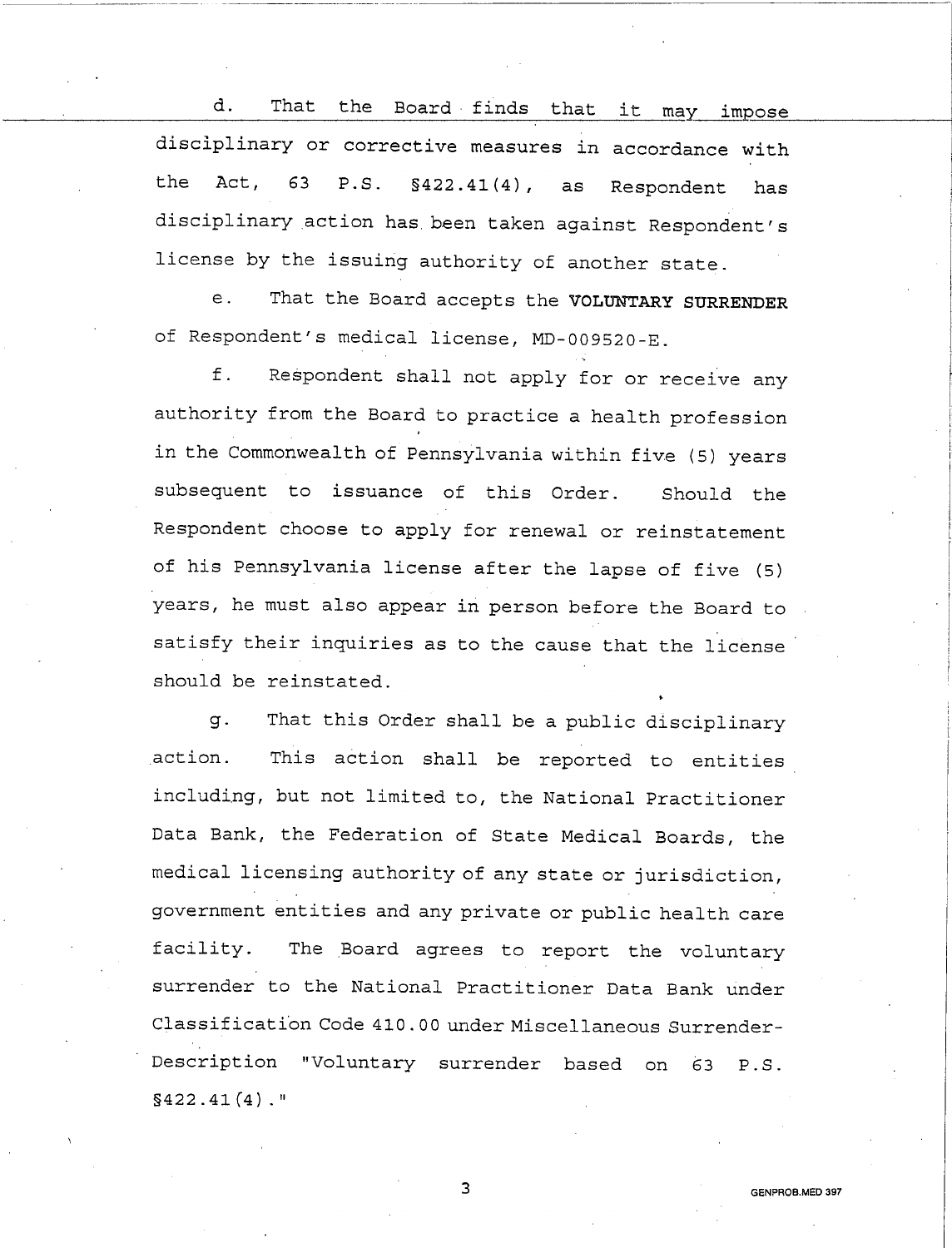h. That Respondent shall surrender his wall certificate, wallet card, license registration and any licensure accuments within his possession to the Prosecuting Attorney within ten (10) days of issuance of this Order pursuant to the Act, 63 P.S. §422.44.

i. That Respondent may not practice medicine in an the Commonwealth of Pennsylvania nor indicate the ability to practice medicine in the Commonwealth of Pennsylvania following Board adoption of the Consent Agreement and issuance of this Order.

j. That Respondent shall bear the costs of investigation of this matter in the amount of \$350.00.

k. That this case shall be deemed settled and discontinued upon Board adoption of the Consent Agreement *)* . and issuance of this Order. ١

1. That this Order shall take effect immediately upon Board adoption of the Consent Agreement.

6. Respondent acknowledges receipt and service of an·order to Show Cause in this matter. Respondent knowingly and voluntarily waives the right to an administrative hearing in this matter, and to the following rights related to that hearing: to be represented by counsel at the hearing; the right to present witnesses and testimony in defense or in mitigation of any sanction that may be imposed for a violation; to cross-examine witnesses and to challenge evidence presented by the Commonwealth; to present legal arguments by means of a brief; and to take an appeal from any final adverse decision.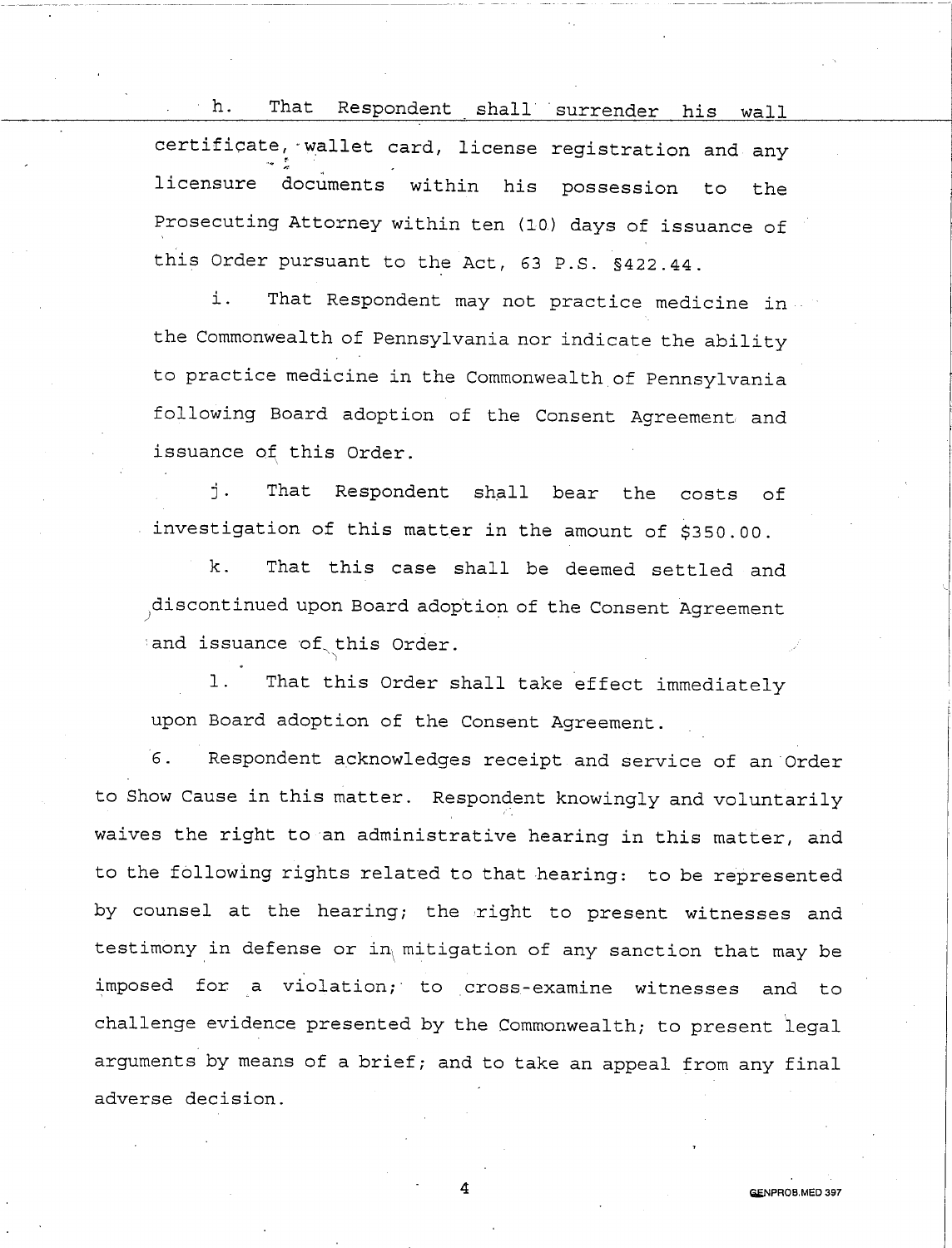7. This Consent Agreement is between the Commonwealth and Respondent only. Except as otherwise noted, this Agreement is to have no legal effect unless and until the Office of General counsel approves the contents as to form and legality and the Board issues the stipulated Order.

8. Should the Board not approve this Consent Agreement, presentation to and consideration of this Consent Agreement and other documents and matters by the Board shall not prejudice the Board or any of its members from further participation in the adjudication of this matter. The participants waive any objection to a Board member's consideration of this Agreement in the event that the member participated in <sup>a</sup>prior decision to prosecute this matter. This paragraph is binding on the participants 'even if the Board does not approve this Consent Agreement.

9. Respondent agrees, as a condition of entering into this Consent Agreement, not to seek modification at a later date of the Stipulated Order adopting and implementing this Consent Agreement without first obtaining the express written concurrence of the Prosecution Division.

10. This agreement contains the whole agreement between the participants. There are no other terms, obligations, covenants, representations, statements or conditions, or otherwise, of any kind whatsoever concerning this agreement.

11. Respondent verifies that the facts and statements set forth in this Agreement are true and correct to the best of Respondent's knowledge, information and belief. Respondent understands that statements in this Agreement are made subject to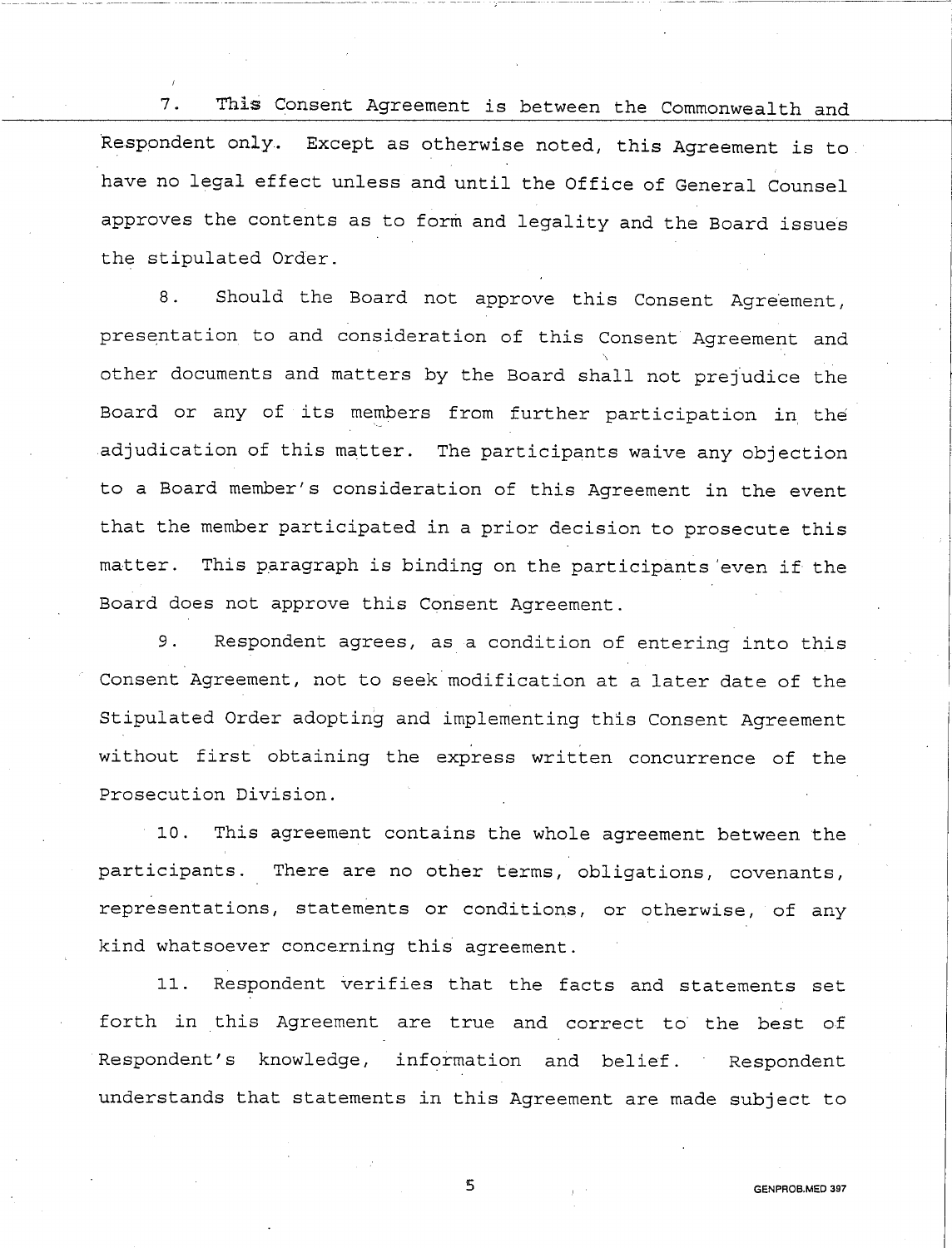the criminal penalties of 18 Pa.C.S. §4904 relating to unsworn

-~--·---~-------~-~-----------~-----·

falsification to authorities.

 $\widehat{M}$  .  $\widehat{\nearrow}$ Berradette taal

Bernadette Paul Prosecuting Attorney Bureau of Professional and Occupational Affairs

DATED:

 $\mathbb{A}_{\mathbb{D}}$  $1$   $1$ 

Murray R. Susser,M.D. Respondent *( o* - *Z-u-* CZ 1-

DATED: */0-22 -1'7* 

 $DATED()$  ,  $|$  $GW$   $\mathcal{F}_{n,\cdot}$   $(n+1)n$ 

Sharon Barclay Kime; Esquire Attorney for Respondent

## -----------------------------~------------------------------------- ORDER

AND NOW, this day of , 1997, the State Board of Medicine adopts and approves the foregoing Consent Agreement and incorporates the terms of paragraph 5, which shall constitute the Board's Order and is now issued in resolution of this matter..

This Order shall take effect immediately.

BY ORDER:

STATE BOARD OF MEDICINE

BUREAU OF PROFESSIONAL AND . OCCUPATIONAL AFFAIRS

Dorothy Childress Commissioner

Date of Mailing:

For the Commonwealth:

For Respondent:

Daniel B. Kimball, Jr., M.D. Chairman

 $11 - 25 - 97$ 

Bernadette Paul, Esquire P. 0. Box 2649 Harrisburg, PA 17105-2649

Sharon Barclay Kime NOSSAMAN, GUTHNER, KNOX & ELLIOTT, LLP Thirty-Fourth Floor 50 California Street San Francisco, CA 94111-4712

**BB** pb

6